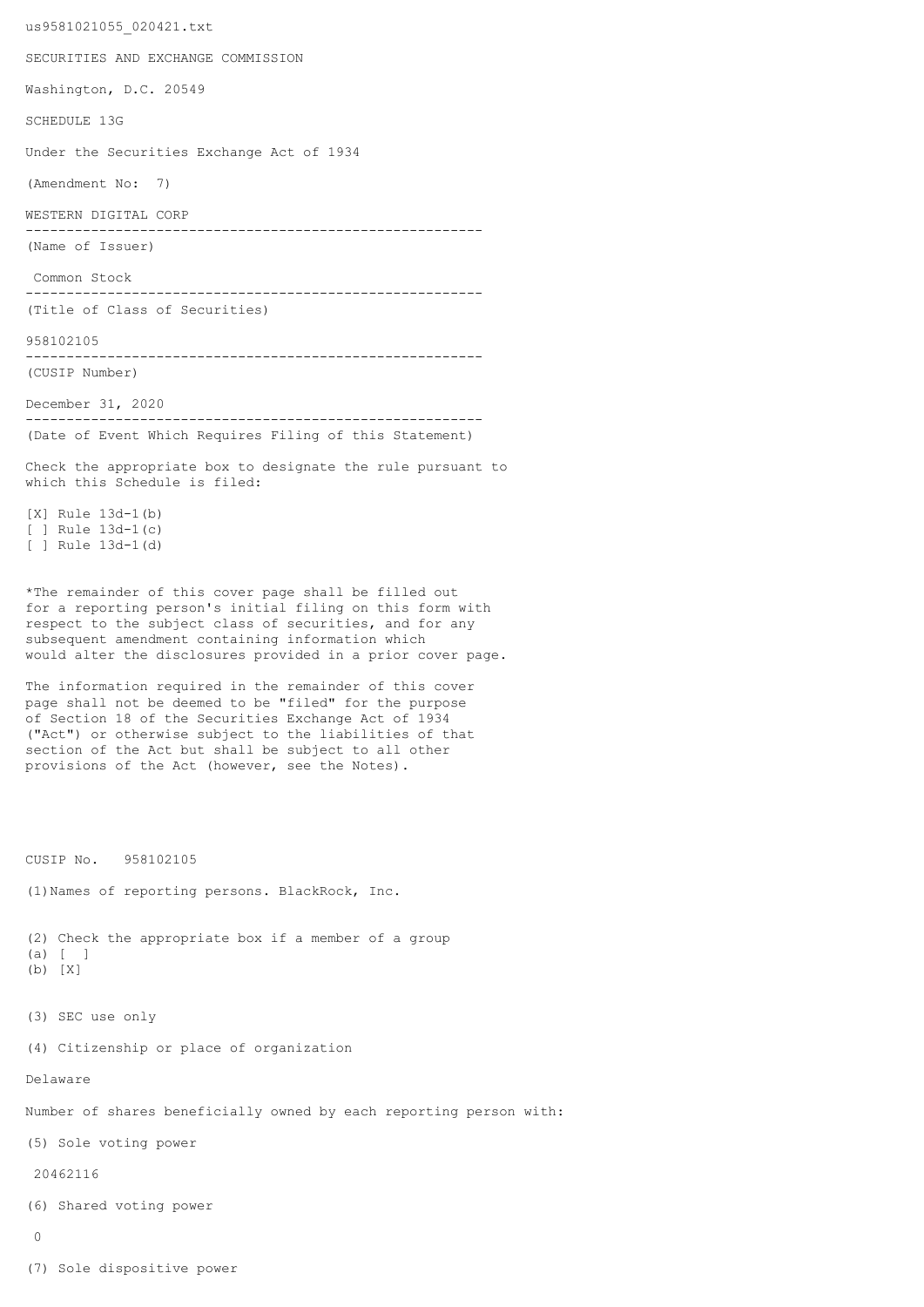```
(8) Shared dispositive power
 \Omega(9) Aggregate amount beneficially owned by each reporting person
 22903786
(10) Check if the aggregate amount in Row (9) excludes certain shares
(11) Percent of class represented by amount in Row 9
 7.5%
(12) Type of reporting person
HC
Item 1.
Item 1(a) Name of issuer:
          -----------------------------------------------------------------------
WESTERN DIGITAL CORP
Item 1(b) Address of issuer's principal executive offices:
-----------------------------------------------------------------------
3355 MICHELSON DRIVE SUITE 100
IRVINE CA 92612
Item 2.
2(a) Name of person filing:
    ----------------------------------------------------------------------
BlackRock, Inc.
2(b) Address or principal business office or, if none, residence:
-----------------------------------------------------------------------
BlackRock, Inc.
55 East 52nd Street
New York, NY 10055
2(c) Citizenship:
 --------------------------------------------------------------------
 See Item 4 of Cover Page
2(d) Title of class of securities:
                                    -------------------------------------------------------------------
 Common Stock
2(e) CUSIP No.:
See Cover Page
Item 3.
If this statement is filed pursuant to Rules 13d-1(b), or 13d-2(b) or (c),
check whether the person filing is a:
[ ] Broker or dealer registered under Section 15 of the Act;
[ ] Bank as defined in Section 3(a)(6) of the Act;
[ ] Insurance company as defined in Section 3(a)(19) of the Act;
```
[ ] Investment company registered under Section 8 of the

[ ] An investment adviser in accordance with Rule  $13d-1$ (b)(1)(ii)(E);

Investment Company Act of 1940;

22903786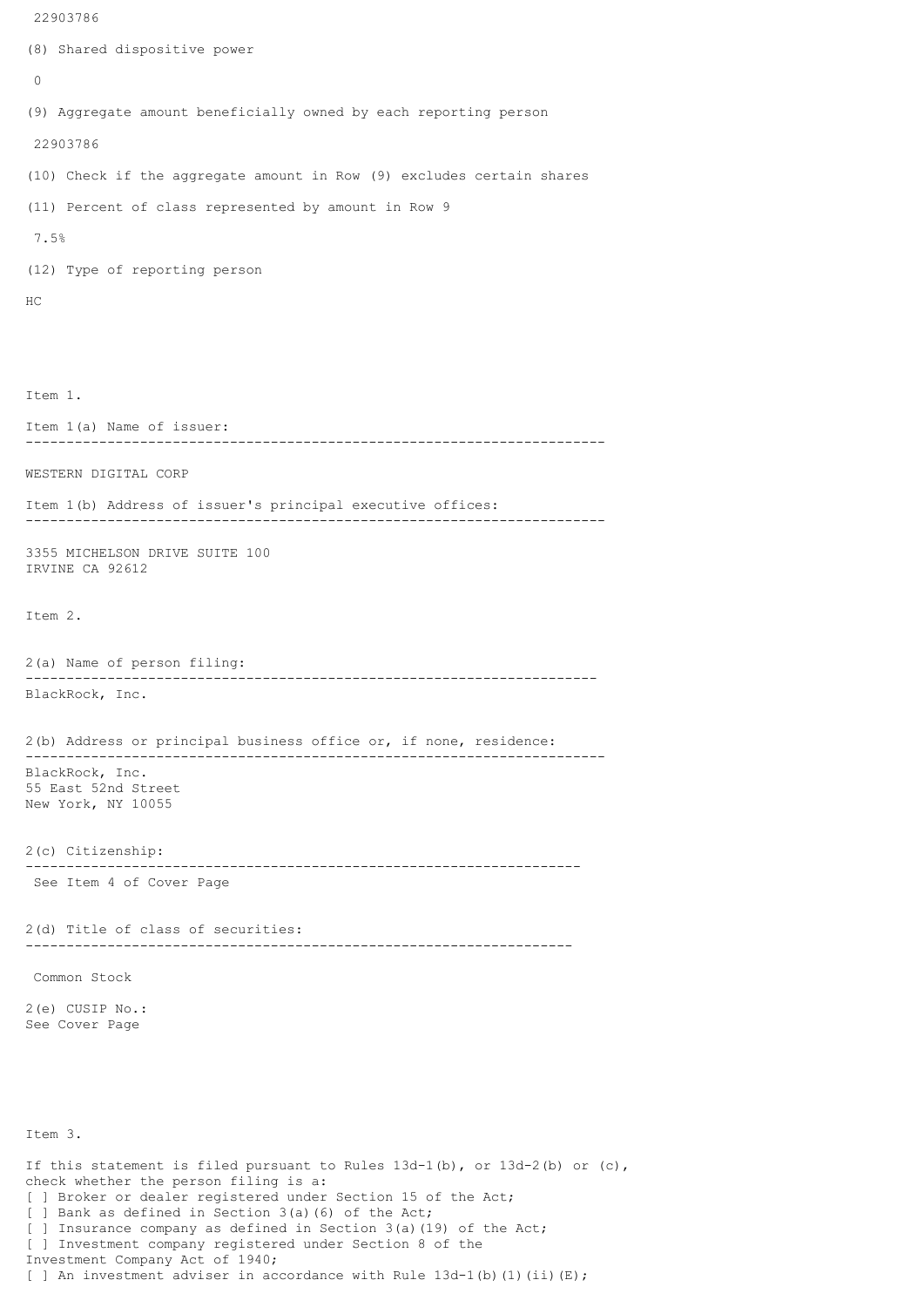[ ] An employee benefit plan or endowment fund in accordance with Rule 13d-1(b)(1)(ii)(F); [X] A parent holding company or control person in accordance with Rule  $13d-1(b)(1)(ii)(G);$ [ ] A savings associations as defined in Section 3(b) of the Federal Deposit Insurance Act (12 U.S.C. 1813); [ ] A church plan that is excluded from the definition of an investment company under section  $3(c)$  (14) of the Investment Company Act of 1940; [ ] A non-U.S. institution in accordance with Rule  $240.13d-1(b)(1)(ii)(J);$ [ ] Group, in accordance with Rule 240.13d-1(b)(1)(ii)(K). If filing as a non-U.S. institution in accordance with Rule  $240.13d-1$ (b)(1)(ii)(J), please specify the type of institution: Item 4. Ownership Provide the following information regarding the aggregate number and percentage of the class of securities of the issuer identified in Item 1. Amount beneficially owned: 22903786 Percent of class 7.5% Number of shares as to which such person has: Sole power to vote or to direct the vote 20462116 Shared power to vote or to direct the vote  $\Omega$ Sole power to dispose or to direct the disposition of 22903786 Shared power to dispose or to direct the disposition of  $\cap$ Item 5.

Ownership of 5 Percent or Less of a Class. If this statement is being filed to report the fact that as of the date hereof the reporting person has ceased to be the beneficial owner of more than 5 percent of the class of securities, check the following [ ].

Item 6. Ownership of More than 5 Percent on Behalf of Another Person

 If any other person is known to have the right to receive or the power to direct the receipt of dividends from, or the proceeds from the sale of, such securities, a statement to that effect should be included in response to this item and, if such interest relates to more than 5 percent of the class, such person should be identified. A listing of the shareholders of an investment company registered under the Investment Company Act of 1940 or the beneficiaries of employee benefit plan, pension fund or endowment fund is not required.

 Various persons have the right to receive or the power to direct the receipt of dividends from, or the proceeds from the sale of the common stock of WESTERN DIGITAL CORP. No one person's interest in the common stock of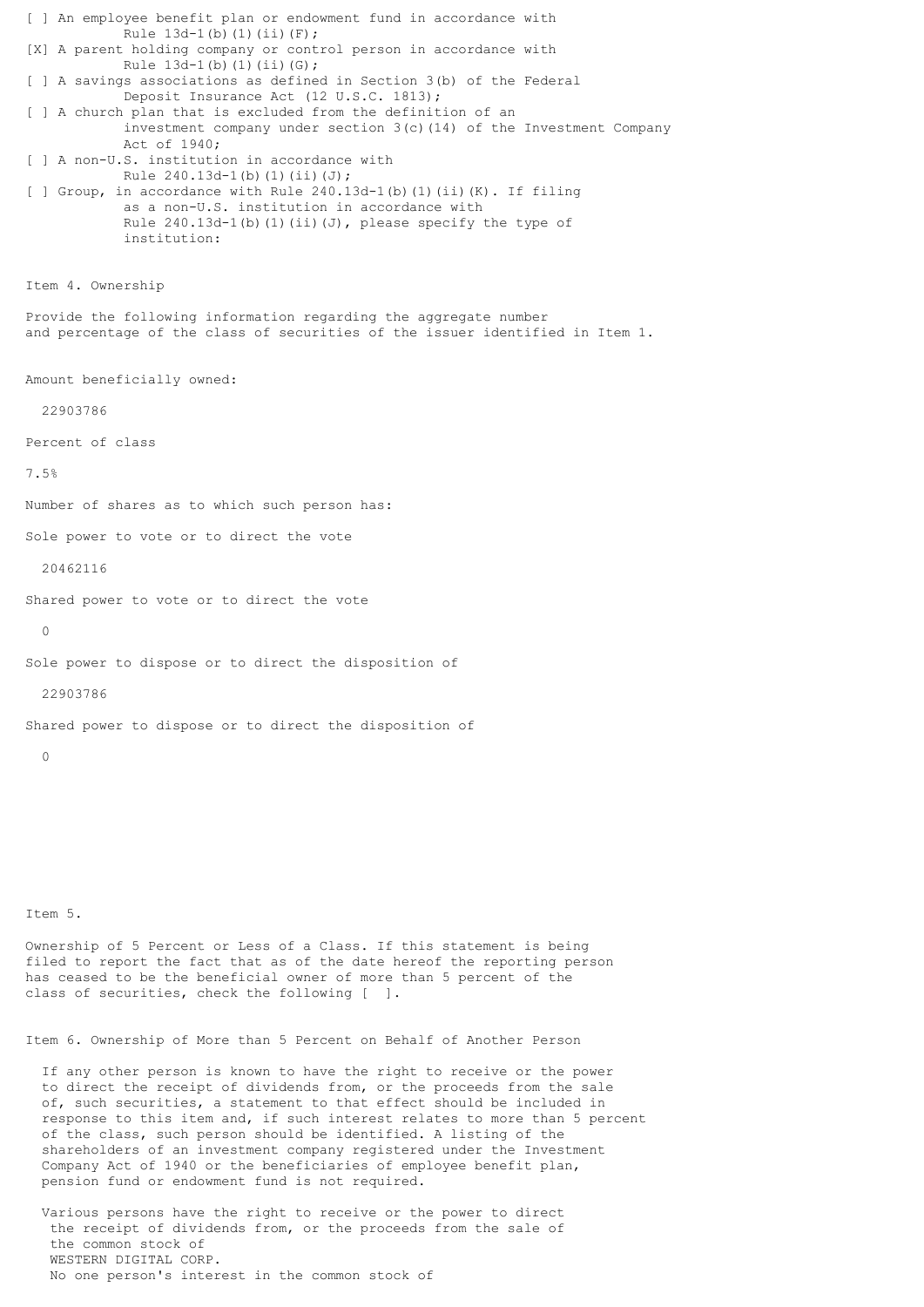WESTERN DIGITAL CORP is more than five percent of the total outstanding common shares.

Item 7. Identification and Classification of the Subsidiary Which Acquired the Security Being Reported on by the Parent Holding Company or Control Person.

See Exhibit A

Item 8. Identification and Classification of Members of the Group

If a group has filed this schedule pursuant to Rule  $13d-1(b)$  (ii)(J), so indicate under Item 3(j) and attach an exhibit stating the identity and Item 3 classification of each member of the group. If a group has filed this schedule pursuant to Rule 13d-1(c) or Rule 13d-1(d), attach an exhibit stating the identity of each member of the group.

## Item 9. Notice of Dissolution of Group

Notice of dissolution of a group may be furnished as an exhibit stating the date of the dissolution and that all further filings with respect to transactions in the security reported on will be filed, if required, by members of the group, in their individual capacity.

See Item 5.

Item 10. Certifications

By signing below I certify that, to the best of my knowledge and belief, the securities referred to above were acquired and are held in the ordinary course of business and were not acquired and are not held for the purpose of or with the effect of changing or influencing the control of the issuer of the securities and were not acquired and are not held in connection with or as a participant in any transaction having that purpose or effect.

Signature.

After reasonable inquiry and to the best of my knowledge and belief, I certify that the information set forth in this statement is true, complete and correct.

Dated: February 4, 2021 BlackRock, Inc.

Signature: Spencer Fleming

-------------------------------------------

Name/Title Attorney-In-Fact

The original statement shall be signed by each person on whose behalf the statement is filed or his authorized representative. If the statement is signed on behalf of a person by his authorized representative other than an executive officer or general partner of the filing person, evidence of the representative's authority to sign on behalf of such person shall be filed with the statement, provided, however, that a power of attorney for this purpose which is already on file with the Commission may be incorporated by reference. The name and any title of each person who signs the statement shall be typed or printed beneath his signature.

Attention: Intentional misstatements or omissions of fact constitute Federal criminal violations (see 18 U.S.C. 1001).

Exhibit A